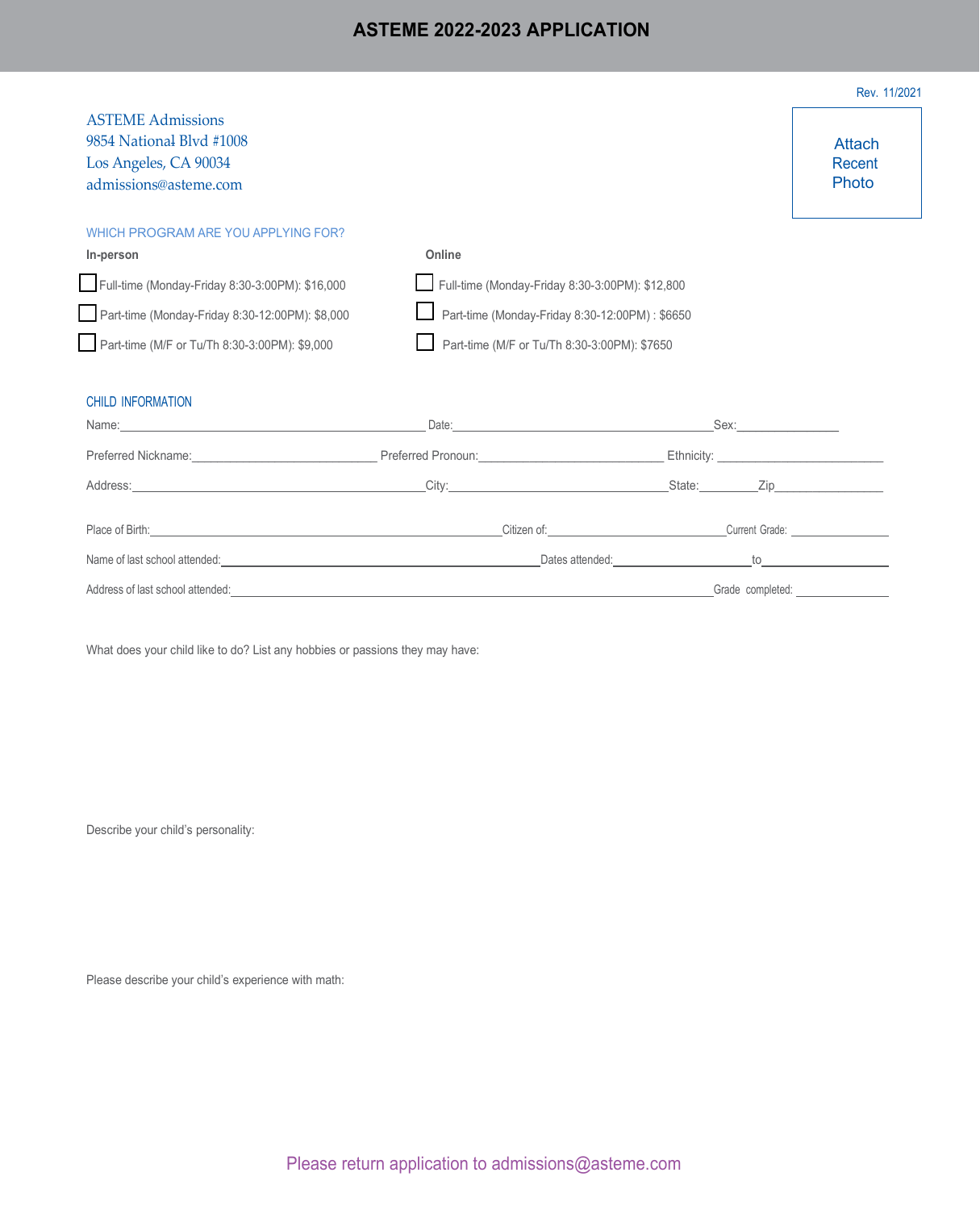Please describe your child's experience with language arts:

Has your child been diagnosed with any disabilities or challenges? Please send in any psychological reports or IEPs:

Are there any academic/learning challenges or strengths that the staff should be aware of? If so, please list in detail what they are, and how to best support your child:

Are there any behavior challenges the staff needs to be aware of? If so, please list in detail what the triggers are, and how to best support your child.

Are there any medical concerns, allergies, physical limitations or phobias we should be aware of?

Please return application to admissions@asteme.com